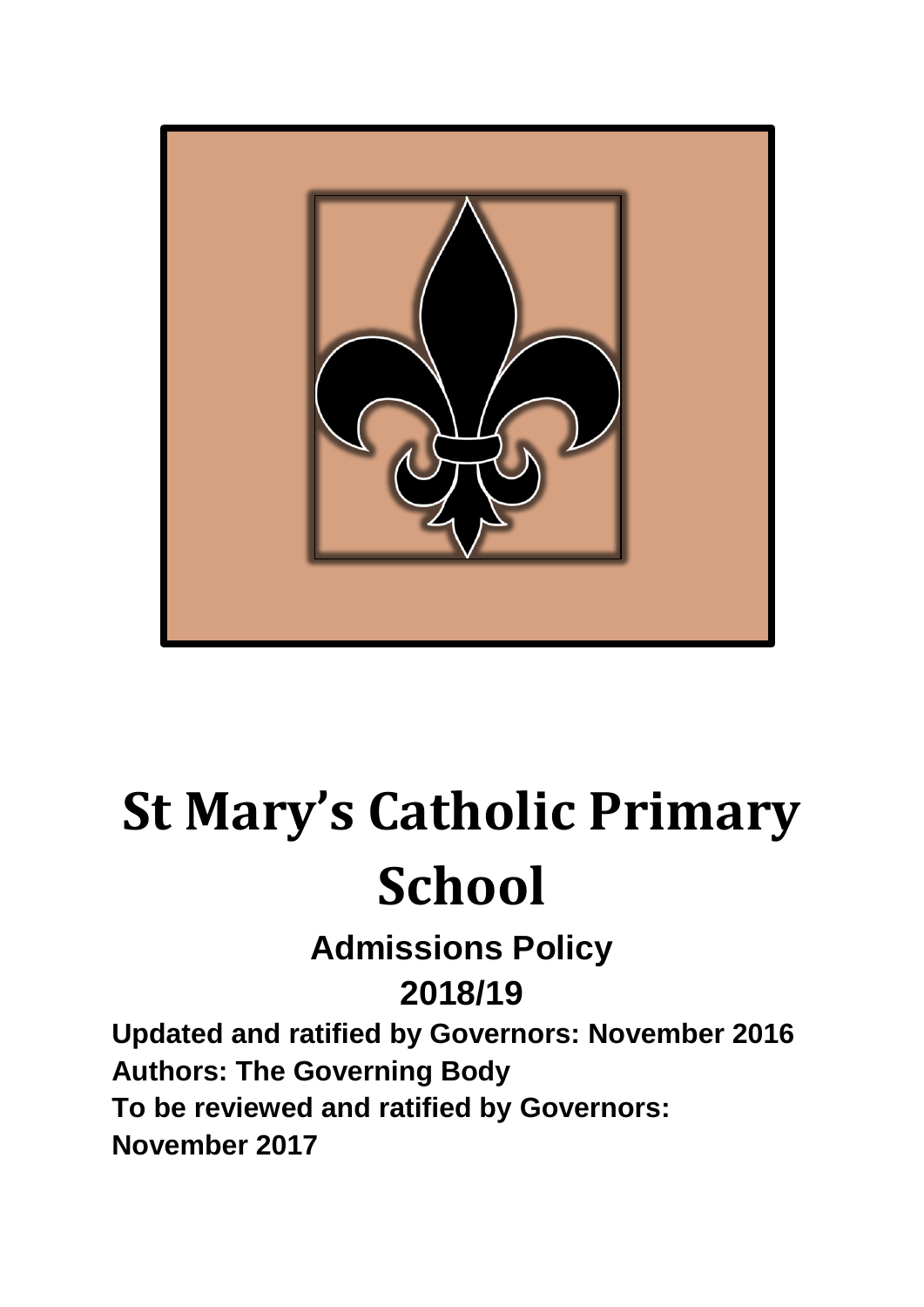# **St Mary's Catholic Primary School**

### **ADMISSIONS POLICY 2017/2018**

St Mary's is a Roman Catholic Primary School under the trusteeship of the Diocese of Shrewsbury. It is maintained by Telford & Wrekin Authority. As a Voluntary Aided School, the Governing Body is the Admissions Authority and is responsible for taking decisions on applications for admissions. The co-ordination of admissions arrangements is undertaken by the Local Authority. For the school's year commencing September 2017, the Governing Body has set its admissions number at **30**.

ADMISSIONS TO THE SCHOOL will be made by the Governing Body. All preferences listed on the Local Authority Preference Form will be considered on an equal basis with the following set of ADMISSIONS CRITERIA forming a priority order where there are more applications for admissions than the school has places available.

- 1) Cared for children who are in the care of the Local Authority; Looked After Children and previously Looked After Children; baptised Catholic Looked After Children; non-Catholic Looked After Children and previously Looked After Children.
- 2) Baptised Roman Catholic children who have a sibling in the school at the time of admission.
- 3) Baptised Roman Catholic children resident in the parishes of The Good Shepherd.
- 4) Baptised Roman Catholic children resident in other parishes.
- 5) Other children who have a sibling in the school at the time of admission.
- 6) Other children.

#### NOTES

- a) All applicants will be considered at the same time and after the closing date for admissions which is the date set in January by Telford and Wrekin Local Authority in the academic year immediately before the children are due to start school.
- b) A Looked After Child is a child who is (a) in the care of a Local Authority, or (b) being provided with accommodation by a Local Authority in the exercise of their Social Services functions (under section 22(1) of the Children Act 1989. A previously Looked After Child is one who immediately moved on from that status after becoming subject to an adoption, residence or special guardianship order.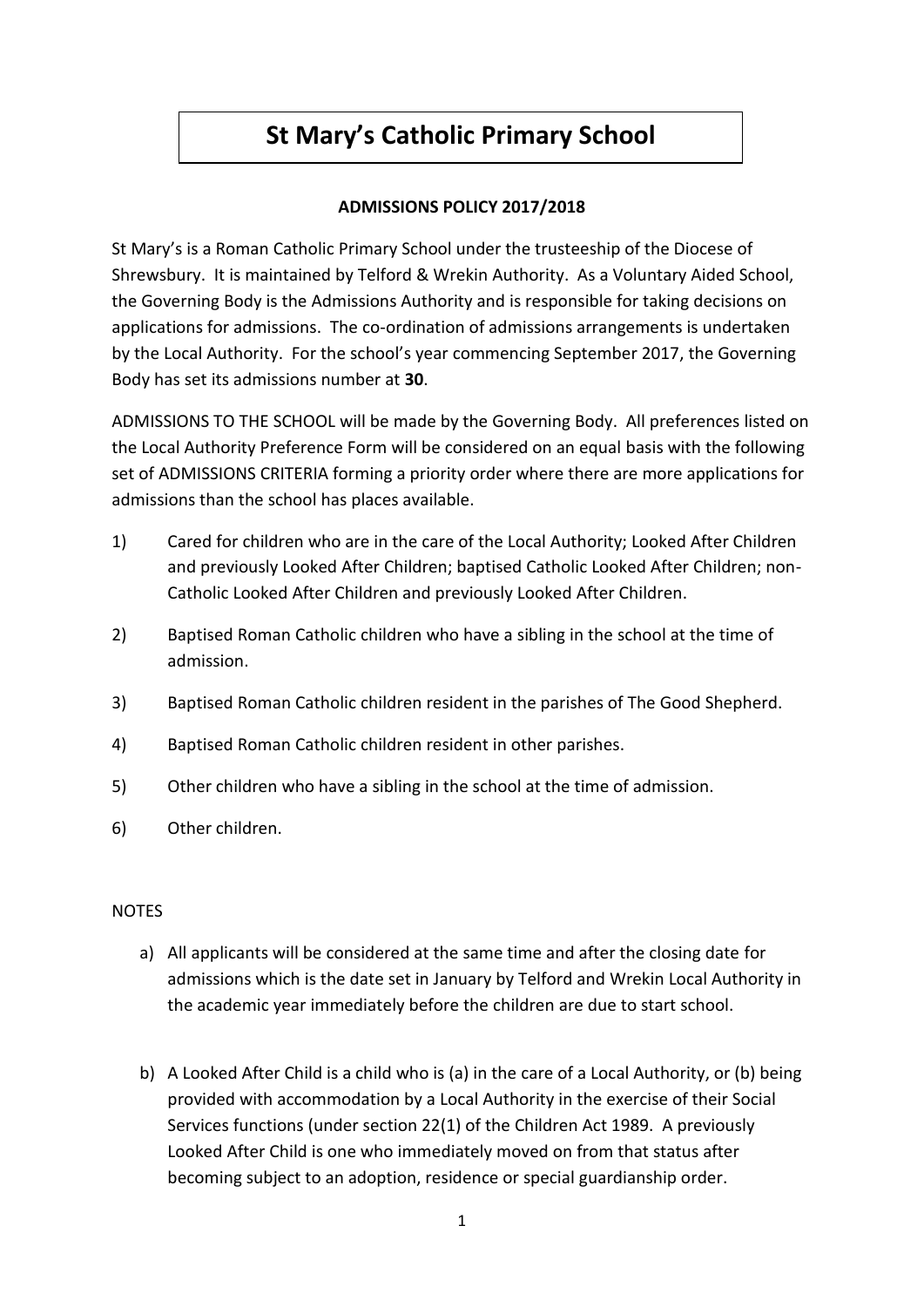- c) For a child to be considered as a Roman Catholic evidence of such Baptism will be required.
- d) It is the duty of governors to comply with regulations on class size limits at Key Stage One. The Governing Body may exceed the regulations for twins, siblings in the same year group and children from multiple births where one of the children is the 30th child admitted.
- e) If in any category there are more applications than places available, priority will be given on the basis of distance from home to school. Distance is measured in a straight line from a central point of the family's home address to a central point of the school. If the distance is the same for two or more applicants where this would be last place/s to be allocated, a random lottery will be carried out in a public place.
- f) Where a child lives with parents with shared responsibility, each for part of a week, the child's "permanent place of residence" will be determined as the address of the parent who normally has responsibility for the majority of school days in a week.
- g) Sibling is defined as a brother or sister, half brother or sister, adopted brother or sister, step brother or sister, or the child of the parent/carer's partner where the child for whom the school place is sought is living in the same family unit at the same address as that sibling.
- h) A waiting list for children who have not been offered a place will be kept and will be ranked according to the Admission Criteria. Parents will be informed of their child's position on the waiting list which will not be operated for longer than the end of the Autumn Term.
- i) In-year applications will be treated as per the co-ordinated arrangements published by the LA, as published in the 2017/18 Primary Information booklet.
- j) If an application for admission has been turned down by the Governing Body, parents can appeal to an Independent Appeals Panel. Parents must be allowed at least twenty school days from the date of notification that their application was unsuccessful to submit that appeal. Parents must give reasons for appealing in writing and the decision of the Appeals Panel is binding on all parties.
- k) Parents can request that the date their child, if below compulsory school age, is admitted to school is deferred to later in the school year or until the term when they reach compulsory school age.
- l) The Governing Body reserve the right to withdraw the offer of a school place where false evidence is received in relation to baptism, sibling connections or place of residence.